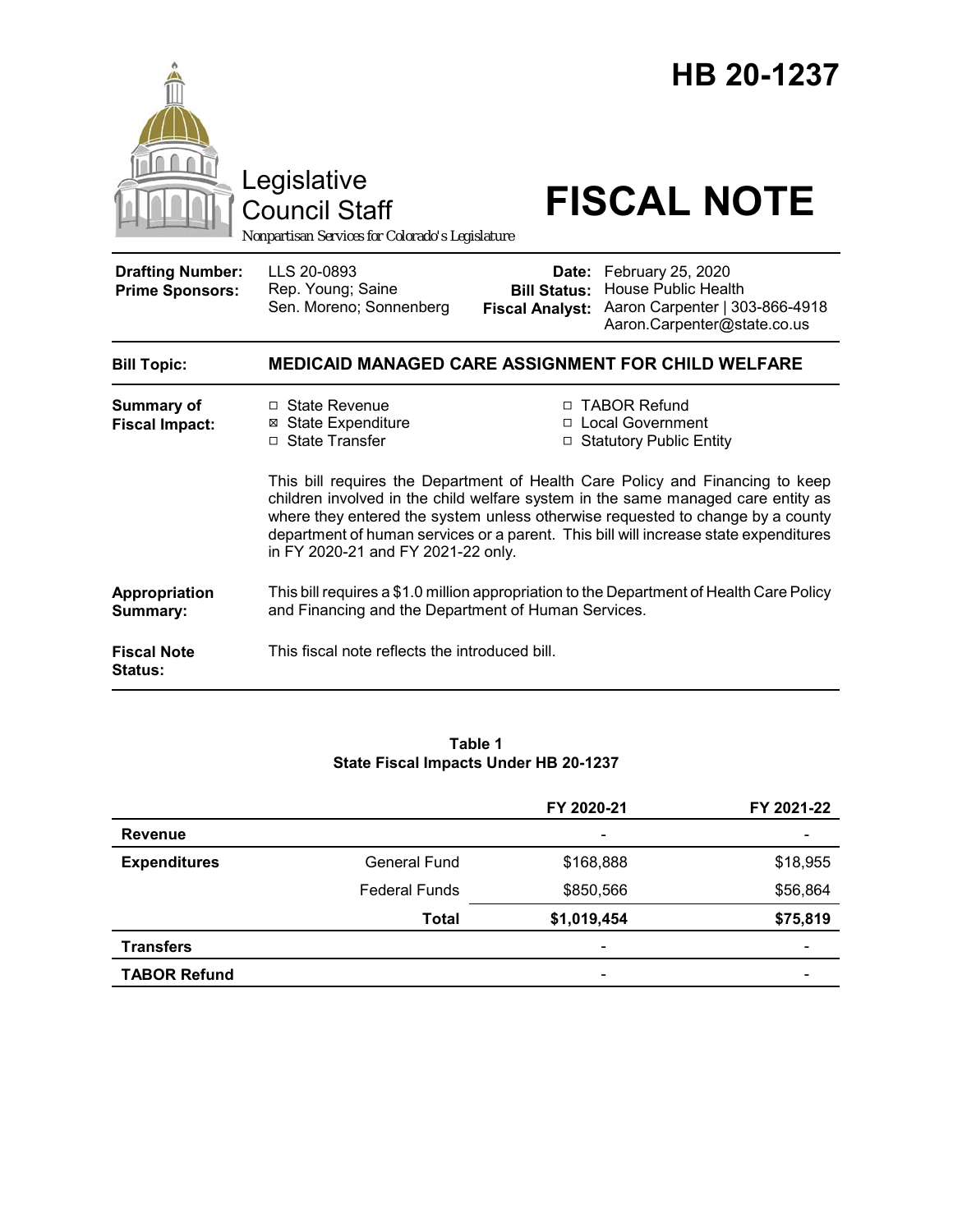February 25, 2020

## **Summary of Legislation**

This bill requires the Department of Health Care Policy and Financing (HCPF) to assign a youth who has had either a dependency and neglect or juvenile delinquency action initiated to the managed care entity (MCE) in which the proceedings were initiated, unless a change is requested by a county department of human services. HCPF may only change a child's MCE for children who are involved in the child welfare system when a parent requests the change.

## **Background**

Under current law, a child automatically qualifies for Medicaid when they are adjudicated as a delinquent or are put into out-of-home placement. While a child in the child welfare system may be eligible for Medicaid through other means, HCPF's system cannot identify if an eligible child is in the child welfare system unless the child automatically qualifies in the scenarios listed above.

### **State Expenditures**

This bill will increase state expenditures in HCPF and the Department of Human Services (DHS) by \$1.0 million in FY 2020-21 and by \$75,818 in FY 2021-22. These costs are paid from the General Fund and federal funds as shown in Table 2 and discussed below.

| <b>Cost Components</b>                         |                                                                | FY 2020-21                            | FY 2021-22                       |
|------------------------------------------------|----------------------------------------------------------------|---------------------------------------|----------------------------------|
| Department of Health Care Policy and Financing |                                                                |                                       |                                  |
| <b>MMIS Modifications</b>                      |                                                                | \$897,740                             |                                  |
| <b>CBMS Modifications</b>                      |                                                                |                                       | \$75,819                         |
|                                                | <b>HCPF (Subtotal)</b><br>General Fund<br><b>Federal Funds</b> | \$897,740<br>\$89,774<br>\$807,966    | \$75,819<br>\$18,955<br>\$56,864 |
| <b>Department of Human Services</b>            |                                                                |                                       |                                  |
| <b>TRAILS Modifications</b>                    |                                                                | \$121,714                             |                                  |
|                                                | <b>DHS (Subtotal)</b>                                          | \$121,714                             |                                  |
|                                                | General Fund<br><b>Federal Funds</b>                           | \$79,114<br>\$42,600                  |                                  |
|                                                | Total<br>General Fund<br><b>Federal Funds</b>                  | \$1,019,454<br>\$168,888<br>\$850,566 | \$75,819<br>\$18,955<br>\$56,864 |

### **Table 2 Expenditures Under HB 20-1237**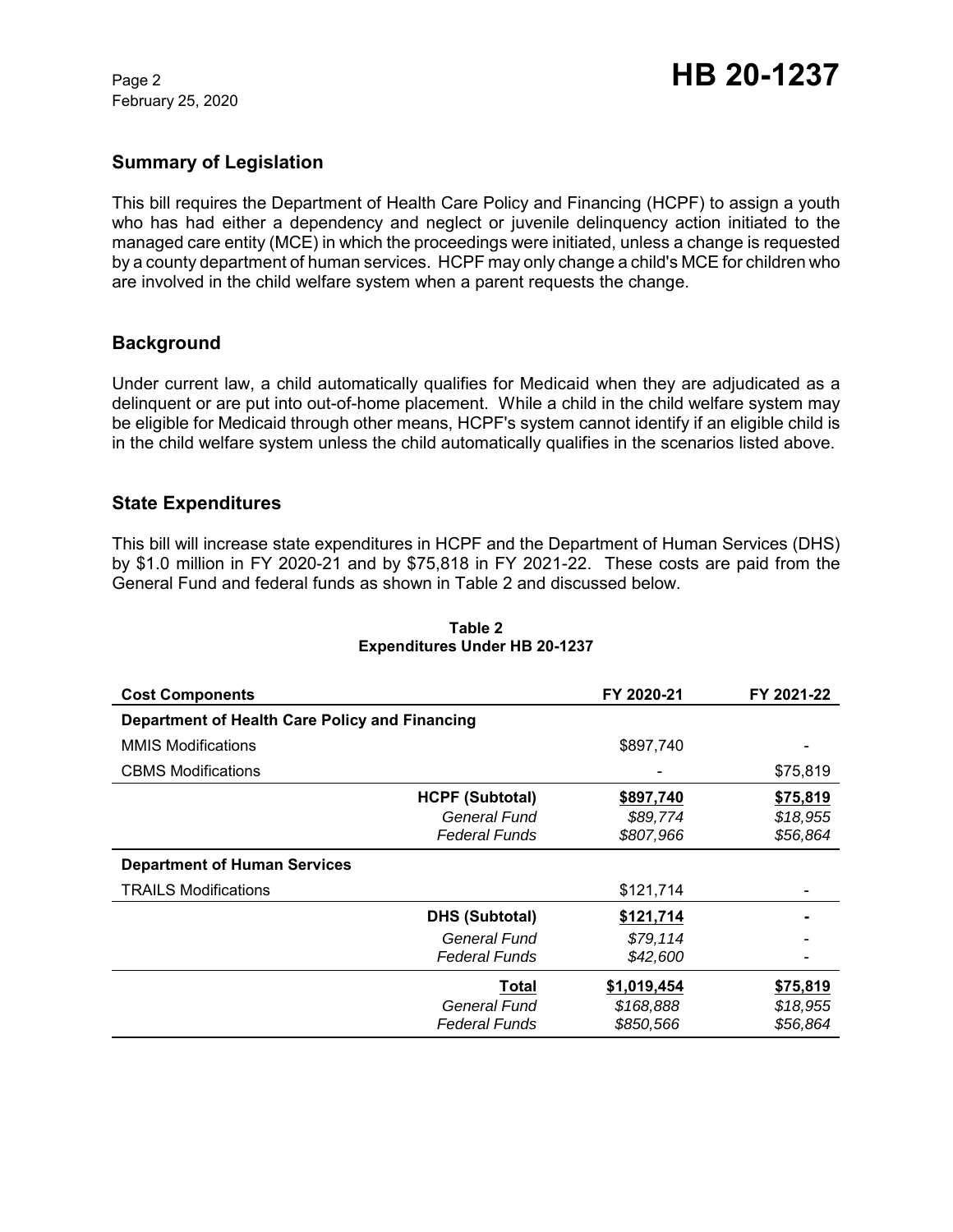February 25, 2020

**Departments of Health Care Policy and Financing and Human Services.** In order for HCPF to determine which children qualify for Medicaid and are involved in the child welfare system, three separate systems must be modified. The DHS' Trails system (the child welfare case management system) must feed information about children who are involved in the child welfare system into the Colorado Benefits Management System (CBMS) in HCPF, which tracks persons eligible for Medicaid benefits. The CBMS information will then feed information into the Medicaid Management Information System (MMIS), the payment system for Medicaid. The modifications for each system are described in more detail below.

- *TRAILS modifications.* In FY 2020-21, TRAILS will be modified to adjust Medicaid codes and create new data transfer to CBMS. It is estimated that this work will take approximately 811 hours at \$150 per hour. Costs for these modifications are eligible for 35 percent federal funding. Work will be completed by Office of Information Technology (OIT).
- *CBMS modifications.* In FY 2021-22, modifications to CBMS are required in order to add four new data fields to indicate whether a dependency and neglect proceeding has been initiated; the county that initiated the proceeding; whether a juvenile delinquency proceeding has been initiated; and which county initiated that proceeding. These fields will populate based on the information provided from Trails, as such work will begin at the conclusion of the Trails modification. It is estimated that this work will take approximately 566 hours at a rate of \$134 per hour. CBMS modifications are eligible for 75 percent federal funding. Work will be completed by the OIT.
- **•** *MMIS modifications.* In FY 2020-21, the MMIS system in HCPF must be modified in order to create new managed care assignment plans, benefit rules, and reimbursement rules, as well as to update rate and group types. It is estimated that this work will take approximately 7,059 hours at \$127 per hour, completed by a contractor. MMIS modifications are eligible for 90 percent federal funding.

# **Effective Date**

The bill takes effect upon signature of the Governor, or upon becoming law without his signature.

# **State Appropriations**

This bill requires the following General Fund appropriations:

- \$897,740 to the Department of Health Care Policy and Financing, of which \$89,774 is from the General Fund and 807,966 of federal funds; and
- \$121,714 to the Department of Human Services of which \$79,114 is from the General Fund and \$42,600 from federal funds. This funding is reappropriated to the Office of Information Technology.